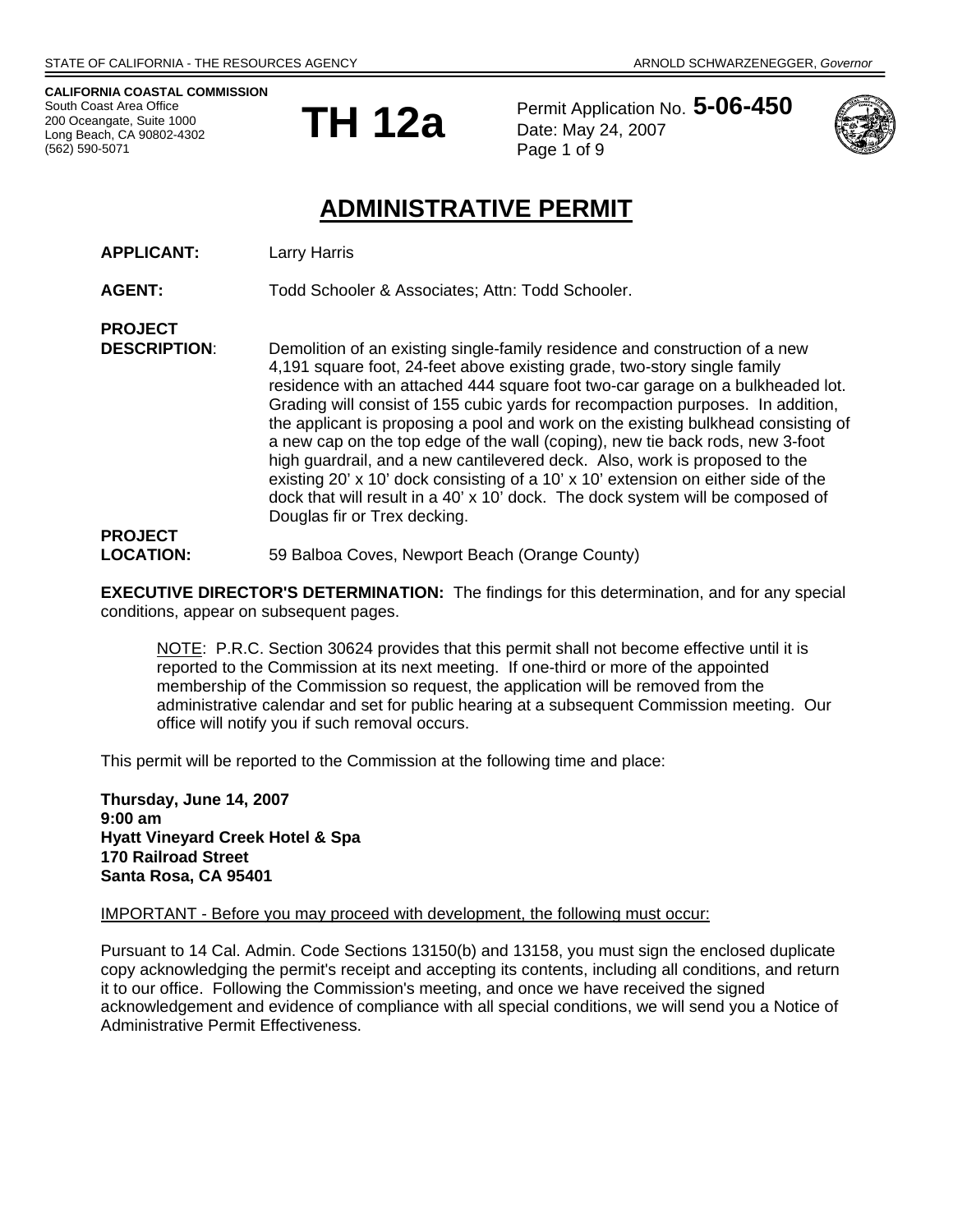#### 5-06-450-[Harris] Administrative Permit Page 2 of 15

## **BEFORE YOU CAN OBTAIN ANY LOCAL PERMITS AND PROCEED WITH DEVELOPMENT, YOU MUST HAVE RECEIVED BOTH YOUR ADMINISTRATIVE PERMIT AND THE NOTICE OF PERMIT EFFECTIVENESS FROM THIS OFFICE.**

 PETER DOUGLAS Executive Director

 By: Fernie Sy Title: Coastal Program Analyst II

## **STANDARD CONDITIONS:**

- 1. Notice of Receipt and Acknowledgment. The permit is not valid and development shall not commence until a copy of the permit, signed by the permittee or authorized agent, acknowledging receipt of the permit and acceptance of the terms and conditions, is returned to the Commission office.
- 2. Expiration. If development has not commenced, the permit will expire two years from the date this permit is reported to the Commission. Development shall be pursued in a diligent manner and completed in a reasonable period of time. Application for extension of the permit must be made prior to the expiration date.
- 3. Interpretation. Any questions of intent or interpretation of any term or condition will be resolved by the Executive Director or the Commission.
- 4. Assignment. The permit may be assigned to any qualified person, provided assignee files with the Commission an affidavit accepting all terms and conditions of the permit.
- 5. Terms and Conditions Run with the Land. These terms and conditions shall be perpetual, and it is the intention of the Commission and the permittee to bind all future owners and possessors of the subject property to the terms and conditions.

**SPECIAL CONDITIONS:** See pages six to nine.

## **EXECUTIVE DIRECTOR'S DETERMINATION (continued):**

The Executive Director hereby determines that the proposed development is a category of development, which, pursuant to PRC Section 30624, qualifies for approval by the Executive Director through the issuance of an Administrative Permit. Subject to Standard and Special Conditions as attached, said development is in conformity with the provisions of Chapter 3 of the Coastal Act of 1976 and will not have any significant impacts on the environment within the meaning of the California Environmental Quality Act. If located between the nearest public road and the sea, this development is in conformity with the public access and public recreation policies of Chapter 3.

## **FINDINGS FOR EXECUTIVE DIRECTOR'S DETERMINATION:**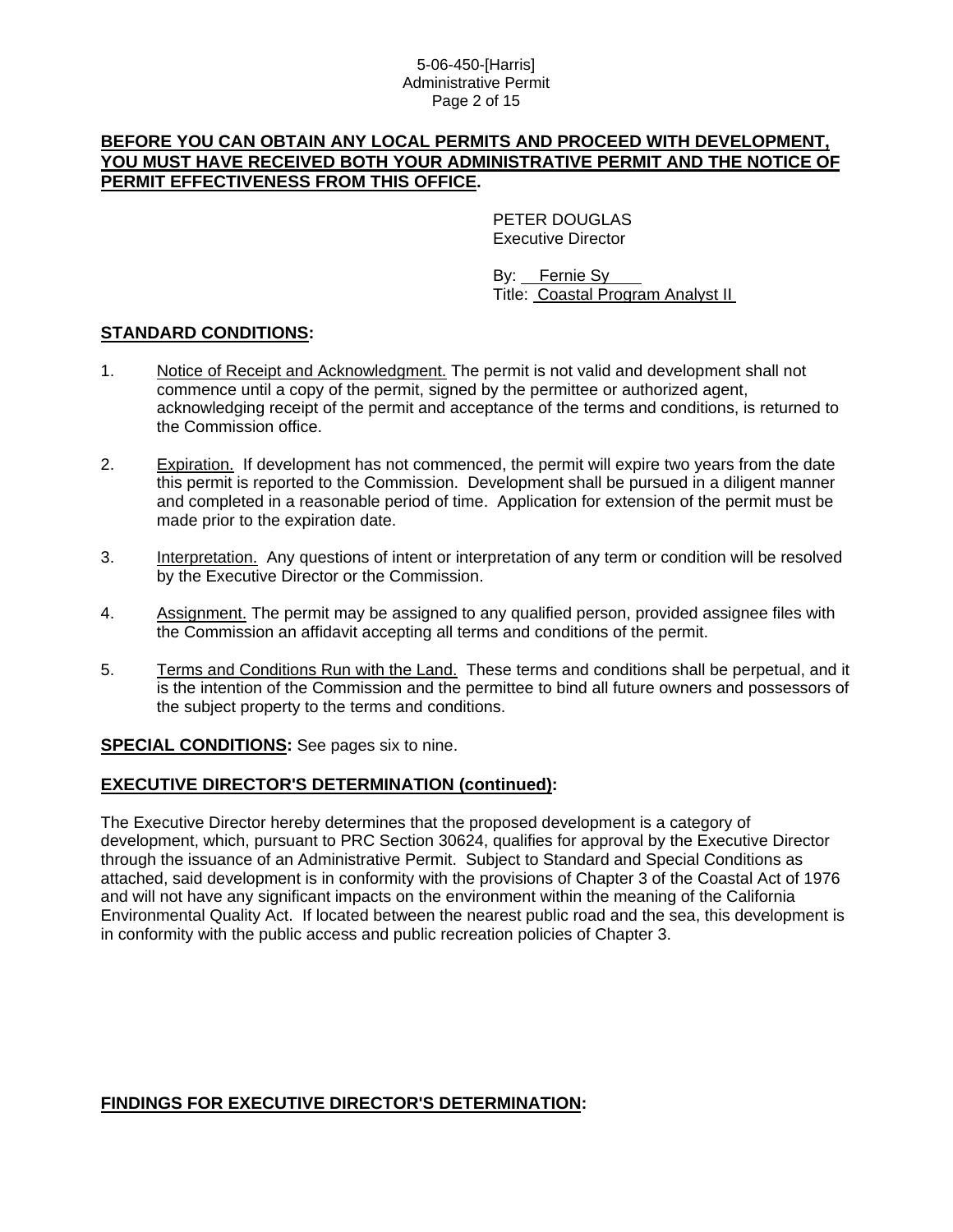#### **A. Project Description and Background**

#### 1. Project Description

The subject site is located 59 Balboa Coves within the private locked gate community of Balboa Coves in the City of Newport Beach (Exhibit #1). The project site is 13,431 square feet in size and the City of Newport Beach Land Use Plan (LUP) designates use of the site for Low Density Residential and the proposed project adheres to this designation. Single-family residences characterize the subject site and the surrounding area. The proposed project involves the following: demolition of an existing single-family residence and construction of a new 4,191 square foot, 24-feet above existing grade, two-story single family residence with an attached 444 square foot two-car garage on a bulkheaded lot (Exhibits #2-4). Grading will consist of 155 cubic yards for recompaction purposes. In addition, the applicant is proposing a pool and work on the existing bulkhead consisting of a new cap on the top edge of the bulkhead wall (coping), new tie back rods below ground surface (which connect to a subsurface 'deadman' that holds the wall in place vertically), and a new cantilevered deck with 3-foot high guardrail (an "L" shaped cantilevered deck along the southwest potion of the site consisting of a 52'-7  $\frac{1}{4}$ " (L) x 5' (W) section and a 24'-4" (L) x 5' (W) section (Exhibit  $#5$ ). The cantilevered deck is consistent with the City's Harbor Permit Policy since it is located in an area where the waterway is privately owned and the deck does not encroach more than 5-feet beyond the bulkhead. At the subject site, the cantilevered deck does not raise any visual or public access impacts. All work on the bulkhead will take place on the landward side of the bulkhead. Also, work is proposed to the existing 20' x 10' dock consisting of a 10' x 10' extension on either side of the dock that will result in a 40' x 10' dock (Exhibit #5). The dock system will be composed of Douglas fir or Trex decking. The proposed dock extends into the channel lying westerly of Newport Boulevard, a part of the West Newport Channels), but no more than 30-feet as allowed by the City of Newport Beach Harbor Resources Harbor Permit Policy and is consistent with past Commission actions in the area.

Public access is available along walkway/bikeway/accessway on the Pacific Coast Highway north of the project site and also along Newport Boulevard east of the project site. In addition, coastal public access to the bay is available west of the project site at the Channel Place public park (Exhibit #1).

The dock will be used for boating related purposes to serve single-family residential developments. The site has been surveyed by the City of Newport Beach Harbor Resources Division for eelgrass and no eelgrass was discovered within 15-feet of the project area. The eelgrass survey took place on January 11, 2007 by the City of Newport Beach Harbor Resources Division. Eelgrass surveys completed during the active growth phase of eelgrass (typically March through October) are valid for 60-days with the exception of surveys completed in August-October. A survey completed in August - March shall be valid until the resumption of active growth (i.e., March 1). The project is agendized for the June 2007 Coastal Commission Hearing and by this time the eelgrass survey would not continue to be valid since it is now during the period of active eelgrass growth. Thus, an up-to-date eelgrass survey must be conducted. In addition, the site has not been surveyed for *Caulerpa taxifolia*, therefore a preconstruction *Caulerpa taxifolia* survey must be conducted. *Caulerpa taxifolia* surveys are valid for 90 days. Therefore, the Commission imposes Special Conditions No. 2 and No. 3, which identifies the procedures necessary to be completed prior to beginning any construction. Also, if any *Caulerpa taxifolia* is found on the project site, Special Conditions No. 3 also identifies the procedures necessary to be completed prior to beginning any construction.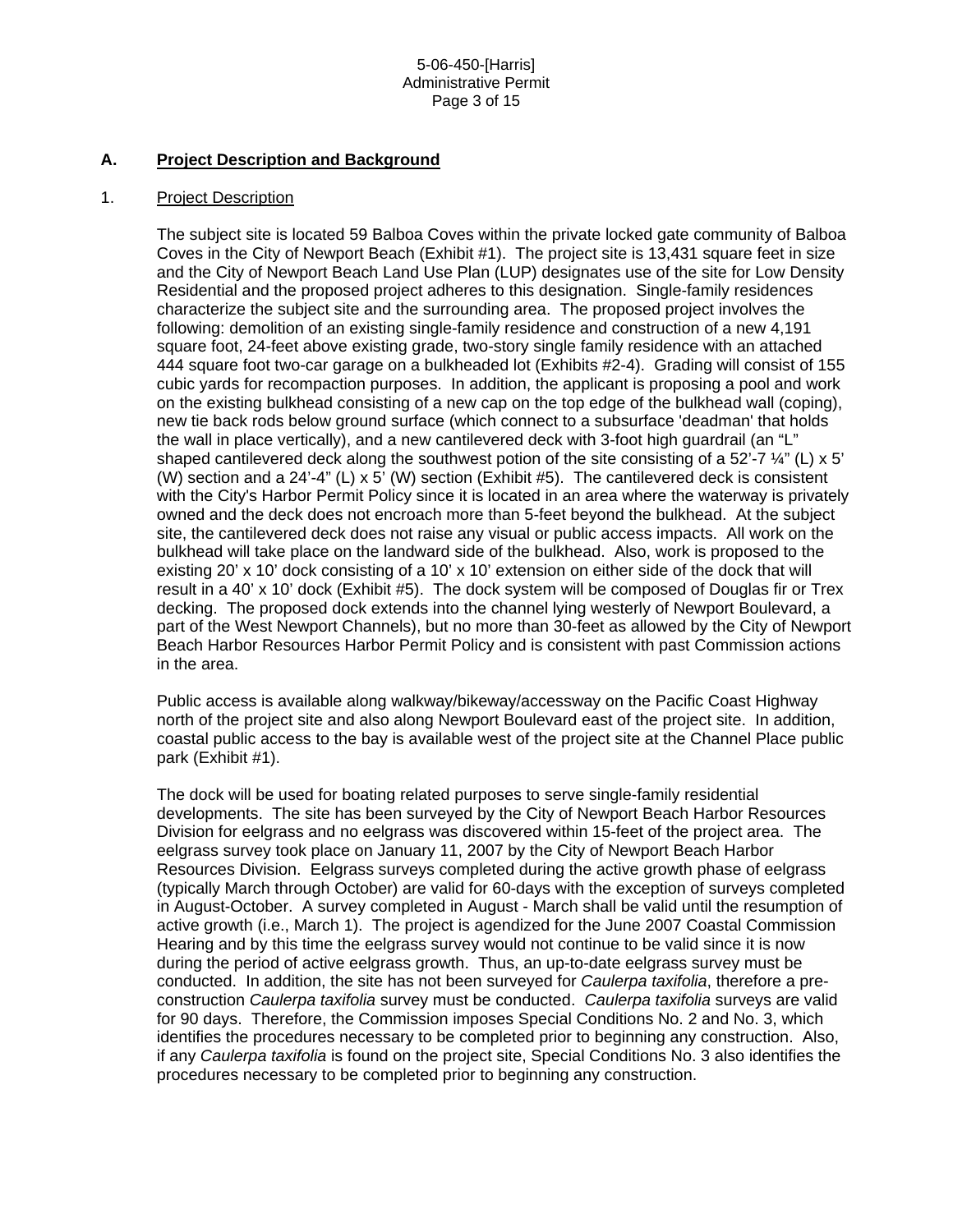The proposed project has received an approval-in-concept from the City of Newport Beach Harbor Resources Division (No. 1011-59) and from the City of Newport Beach Planning Department (No. 2340-2006). The Regional Water Quality Control Board (RWQCB) has determined that the proposed project will not adversely impact water quality if standard construction methods and materials are used. The applicant has applied for a permit from the U.S. Army Corps of Engineers.

The applicant is proposing water quality improvements as part of the proposed project, including downspouts and on site drainage directed to permeable areas (Exhibit #3). Any vegetated landscaped areas shall only consist of native plants or non-native drought tolerant plants, which are non-invasive. No plant species listed as problematic and/or invasive by the California Native Plant Society, the California Invasive Plant Council, or as may be identified from time to time by the State of California shall be employed or allowed to naturalize or persist on the site. No plant species listed as a 'noxious weed' by the State of California or the U.S. Federal Government shall be utilized within the property.

The placement of vegetation that is considered to be invasive which could supplant native vegetation should not be allowed. Invasive plants have the potential to overcome native plants and spread quickly. Invasive plants are generally those identified by the California Invasive Plant Council (http://www.cal-ipc.org/) and California Native Plant Society (www.CNPS.org) in their publications.

Furthermore, any plants in the landscaping plan should be drought tolerant to minimize the use of water. The term drought tolerant is equivalent to the terms 'low water use' and 'ultra low water use' as defined and used by "A Guide to Estimating Irrigation Water Needs of Landscape Plantings in California" prepared by University of California Cooperative Extension and the California Department of Water Resources dated August 2000 available at <http://www.owue.water.ca.gov/landscape/pubs/pubs.cfm>. **SPECIAL CONDITION NO. 4** implements the landscaping requirements above.

Section 30600(c) of the Coastal Act provides for the issuance of coastal development permits directly by the Commission in regions where the local government having jurisdiction does not have a certified Local Coastal Program. The City of Newport Beach only has a certified Land Use Plan and has not exercised the options provided in 30600(b) or 30600.5 to issue its own permits. Therefore, the Coastal Commission is the permit issuing entity and the standard of review is Chapter 3 of the Coastal Act. The certified Land Use Plan may be used for guidance.

#### 2. Prior Commission Actions at Subject Site

On December 20, 2005, the Commission approved Administrative Permit No. 5-05-425 (Elmore) for the demolition of an existing boat dock and replacement of a like-for-like boat dock consisting of: 10' x 20' float, 3' x 24' gangway, two (2) 12" concrete pilings and use of Douglas Fir and Trex composite materials for deck surface. Three (3) Special Conditions were imposed regarding: 1) water quality; 2) an eelgrass survey; and 3) a *Caulerpa Taxifolia*  survey.

## **B. Marine Resources**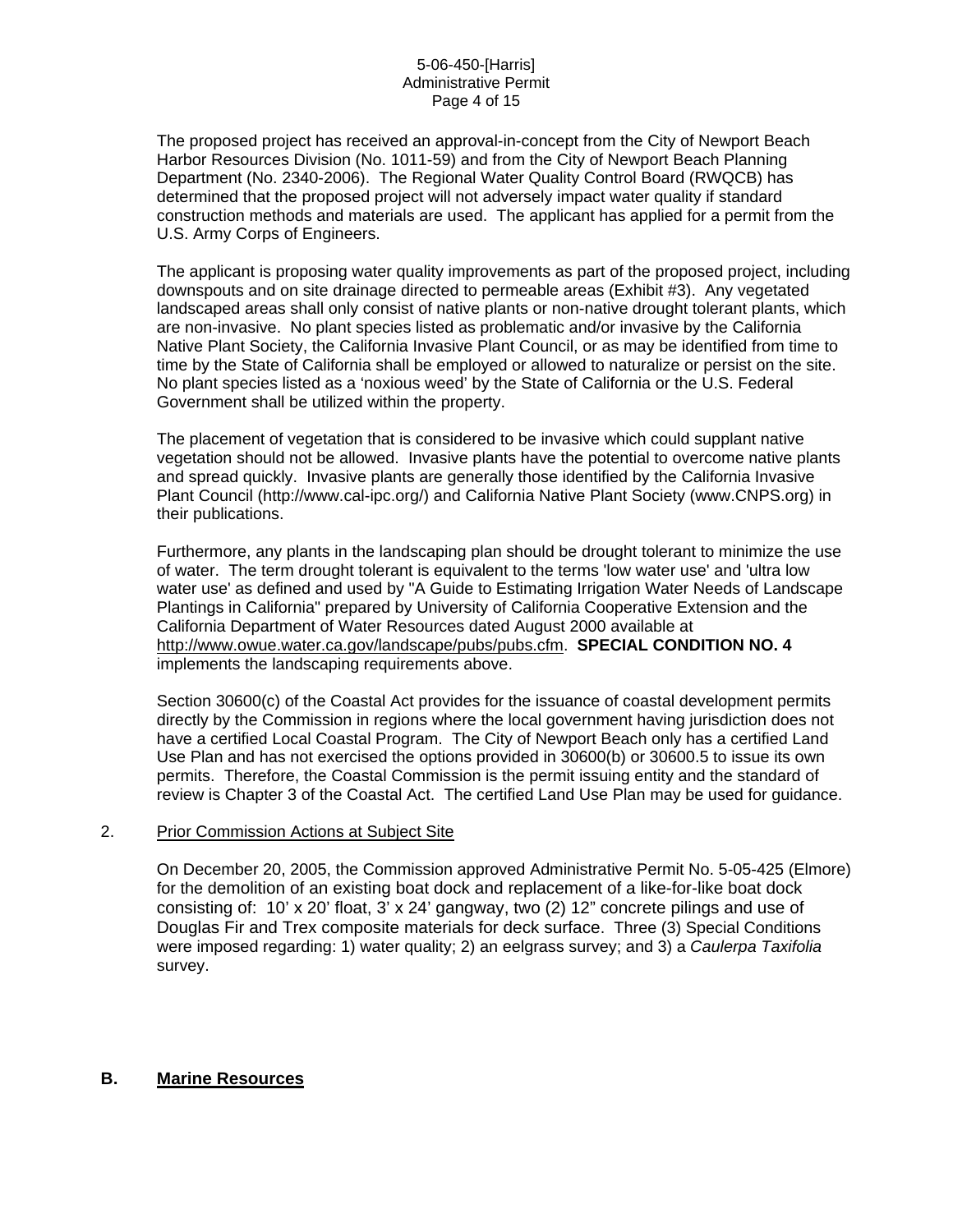The proposed project includes recreational boat dock development and its associated structures are an allowable and encouraged marine related use. The project design includes the minimum sized pilings and the minimum number of pilings necessary for structural stability. There are no feasible less environmentally damaging alternatives available. As conditioned, the project will not significantly adversely impact eelgrass beds and will not contribute to the dispersal of the invasive aquatic algae, *Caulerpa taxifolia*. Further, as proposed and conditioned, the project, which is to be used solely for recreational boating purposes, conforms to Sections 30224 and 30233 of the Coastal Act.

## **C. Development**

As proposed, the development is located within an existing developed area and is compatible with the character and scale of the surrounding area. The project provides adequate parking based on the Commission's typically applied standards. Therefore, the Commission finds that the development conforms with Sections 30250, 30251, and 30252 of the Coastal Act

## **D. Water Quality**

The proposed work will be occurring on, within, and adjacent to coastal waters and has a potential for a discharge of polluted runoff from the project site into coastal waters. The development, as proposed and as conditioned, incorporates design features to minimize the effect of construction and post-construction activities on the marine environment. These design features include, but are not limited to, the appropriate management of equipment and construction materials, reducing runoff through the use of permeable surfaces, the use of non-invasive drought tolerant vegetation to reduce and treat the runoff discharged from the site, and for the use of post-construction best management practices to minimize the project's adverse impact on coastal waters. Therefore, the Commission finds that the proposed development, as conditioned, conforms with Sections 30230 and 30231 of the Coastal Act regarding the protection of water quality to promote the biological productivity of coastal waters and to protect human health.

## **E. Public Access**

The proposed development will not affect the public's ability to gain access to, and/or to make use of, the coast and nearby recreational facilities. Therefore, as proposed the development conforms with Sections 30210 through 30214, Sections 30220 through 30224, and 30252 of the Coastal Act

## **F. Local Coastal Program**

The LUP for the City of Newport Beach was effectively certified on May 19, 1982. At the October 2005 Coastal Commission Hearing, the certified LUP was updated. As conditioned, the proposed development is consistent with Chapter 3 of the Coastal Act and with the certified Land Use Plan for the area. Approval of the project, as conditioned, will not prejudice the ability of the local government to prepare a Local Coastal Program that is in conformity with the provisions of Chapter 3.

## **G. California Environmental Quality Act (CEQA)**

As conditioned, there are no feasible alternatives or additional feasible mitigation measures available that would substantially lessen any significant adverse effect that the activity may have on the environment. Therefore, the Commission finds that the proposed project, as conditioned to mitigate the identified impacts, is the least environmentally damaging feasible alternative and can be found consistent with the requirements of the Coastal Act to conform to CEQA.

## **SPECIAL CONDITIONS:**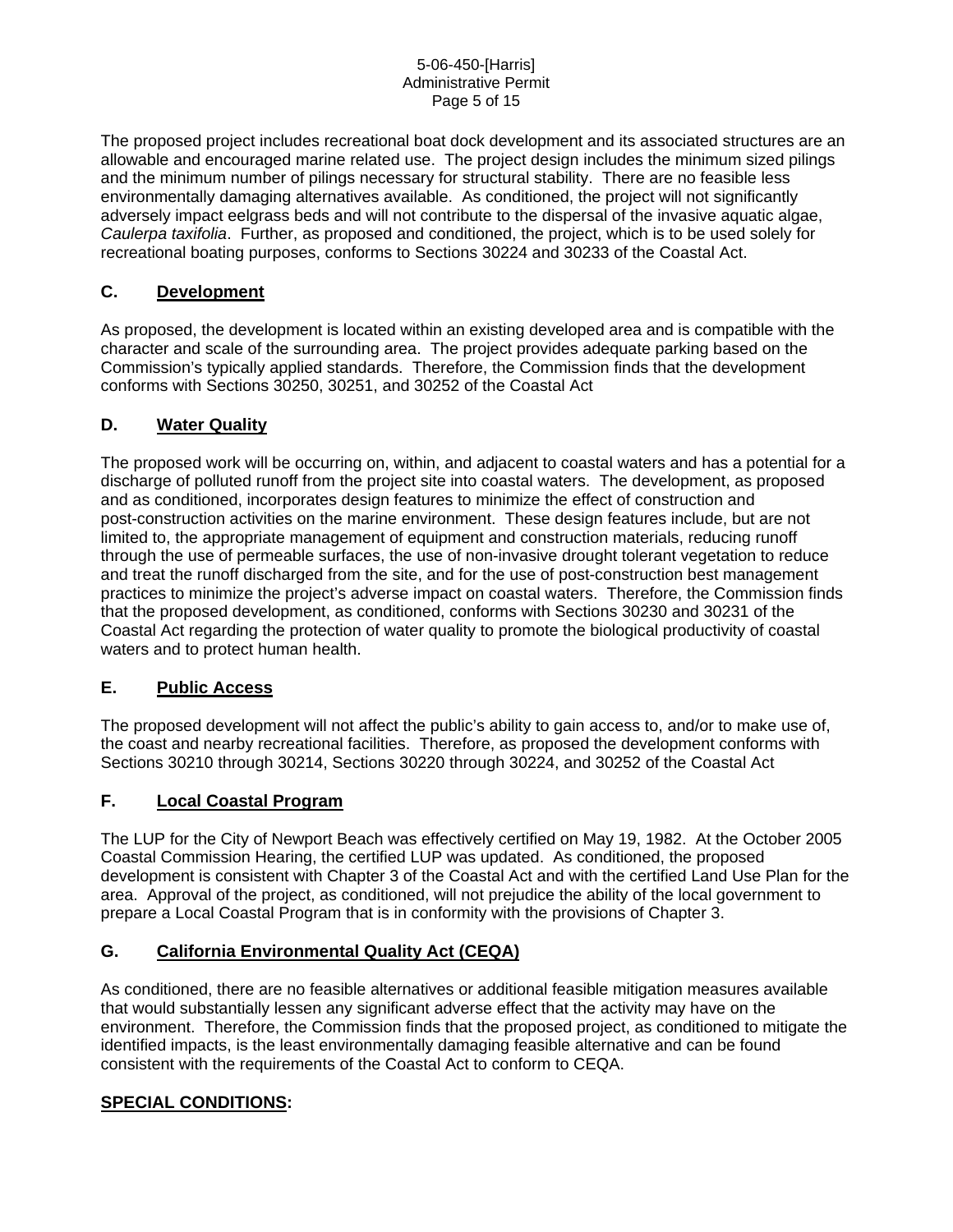## **1. WATER QUALITY**

#### **A. Construction Responsibilities and Debris Removal**

- (1) No construction materials, debris, or waste shall be placed or stored where it may be subject to wave, wind, rain, or tidal erosion and dispersion;
- (2) Any and all debris resulting from construction activities shall be removed from the project site within 24 hours of completion of the project;
- (3) Construction debris and sediment shall be removed from construction areas each day that construction occurs to prevent the accumulation of sediment and other debris which may be discharged into coastal waters;
- (4) Erosion control/sedimentation Best Management Practices (BMP's) shall be used to control dust and sedimentation impacts to coastal waters during construction. BMPs shall include, but are not limited to: placement of sand bags around drainage inlets to prevent runoff/sediment transport into coastal waters;
- (5) All construction materials, excluding lumber, shall be covered and enclosed on all sides, and as far away from a storm drain inlet and receiving waters as possible;
- (6) Machinery or construction materials not essential for project improvements will not be allowed at any time in the intertidal zone;
- (7) If turbid conditions are generated during construction a silt curtain will be utilized to control turbidity;
- (8) Floating booms will be used to contain debris discharged into coastal waters and any debris discharged will be removed as soon as possible but no later than the end of each day; and
- (9) Non-buoyant debris discharged into coastal waters will be recovered by divers as soon as possible after loss.

#### **B. Best Management Practices Program**

Best Management Practices (BMPs) designed to prevent spillage and/or runoff of construction-related materials, sediment, or contaminants associated with construction activity shall be implemented prior to the on-set of such activity. Selected BMPs shall be maintained in a functional condition throughout the duration of the project. Such measures shall be used during construction:

(1) The applicants shall ensure the proper handling, storage, and application of petroleum products and other construction materials. These shall include a designated fueling and vehicle maintenance area with appropriate berms and protection to prevent any spillage of gasoline or related petroleum products or contact with runoff. It shall be located as far away from the receiving waters and storm drain inlets as possible;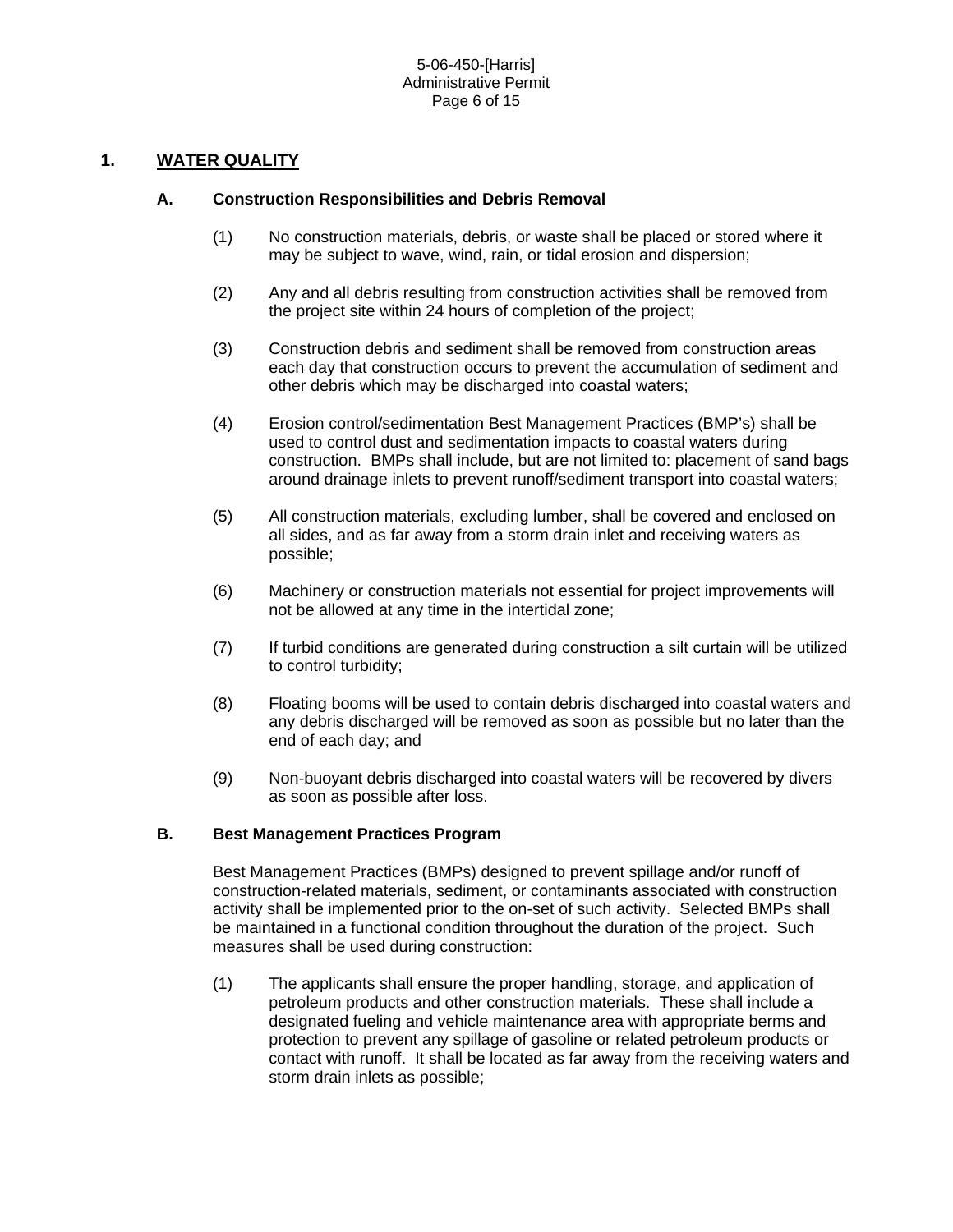#### 5-06-450-[Harris] Administrative Permit Page 7 of 15

- (2) The applicants shall develop and implement spill prevention and control measures;
- (3) The applicants shall maintain and wash equipment and machinery in confined areas specifically designed to control runoff. Thinners or solvents shall not be discharged into sanitary or storm sewer systems. Washout from concrete trucks shall be disposed of at a location not subject to runoff and more than 50-feet away from a stormdrain, open ditch or surface water; and
- (4) The applicants shall provide adequate disposal facilities for solid waste, including excess concrete, produced during construction.

By acceptance of this permit the applicant agrees that the long-term water-borne berthing of boat(s) in the approved dock and/or boat slip will be managed in a manner that protects water quality pursuant to the implementation of the following BMPs.

- (1) Boat Cleaning and Maintenance Measures:
	- a. In-water top-side and bottom-side boat cleaning shall minimize the discharge of soaps, paints, and debris.
	- b. In-the-water hull scraping or any process that occurs under water that results in the removal of paint from boat hulls shall be prohibited. Only detergents and cleaning components that are designated by the manufacturer as phosphate-free and biodegradable shall be used, and the amounts used minimized.
	- c. The applicant shall minimize the use of detergents and boat cleaning and maintenance products containing ammonia, sodium hypochlorite, chlorinated solvents, petroleum distillates or lye.
- (2) Solid and Liquid Waste Management Measures:
	- a. All trash, recyclables, and hazardous wastes or potential water contaminants, including old gasoline or gasoline with water, absorbent materials, oily rags, lead acid batteries, anti-freeze, waste diesel, kerosene and mineral spirits will be disposed of in a proper manner and will not at any time be disposed of in the water or gutter.
- (3) Petroleum Control Management Measures:
	- a. Boaters will practice preventive engine maintenance and will use oil absorbents in the bilge and under the engine to prevent oil and fuel discharges. Oil absorbent materials shall be examined at least once a year and replaced as necessary. Used oil absorbents are hazardous waste in California. Used oil absorbents must therefore be disposed in accordance with hazardous waste disposal regulations. The boaters will regularly inspect and maintain engines, seals, gaskets, lines and hoses in order to prevent oil and fuel spills. The use of soaps that can be discharged by bilge pumps is prohibited.
	- b. If the bilge needs more extensive cleaning (e.g., due to spills of engine fuels, lubricants or other liquid materials), the boaters will use a bilge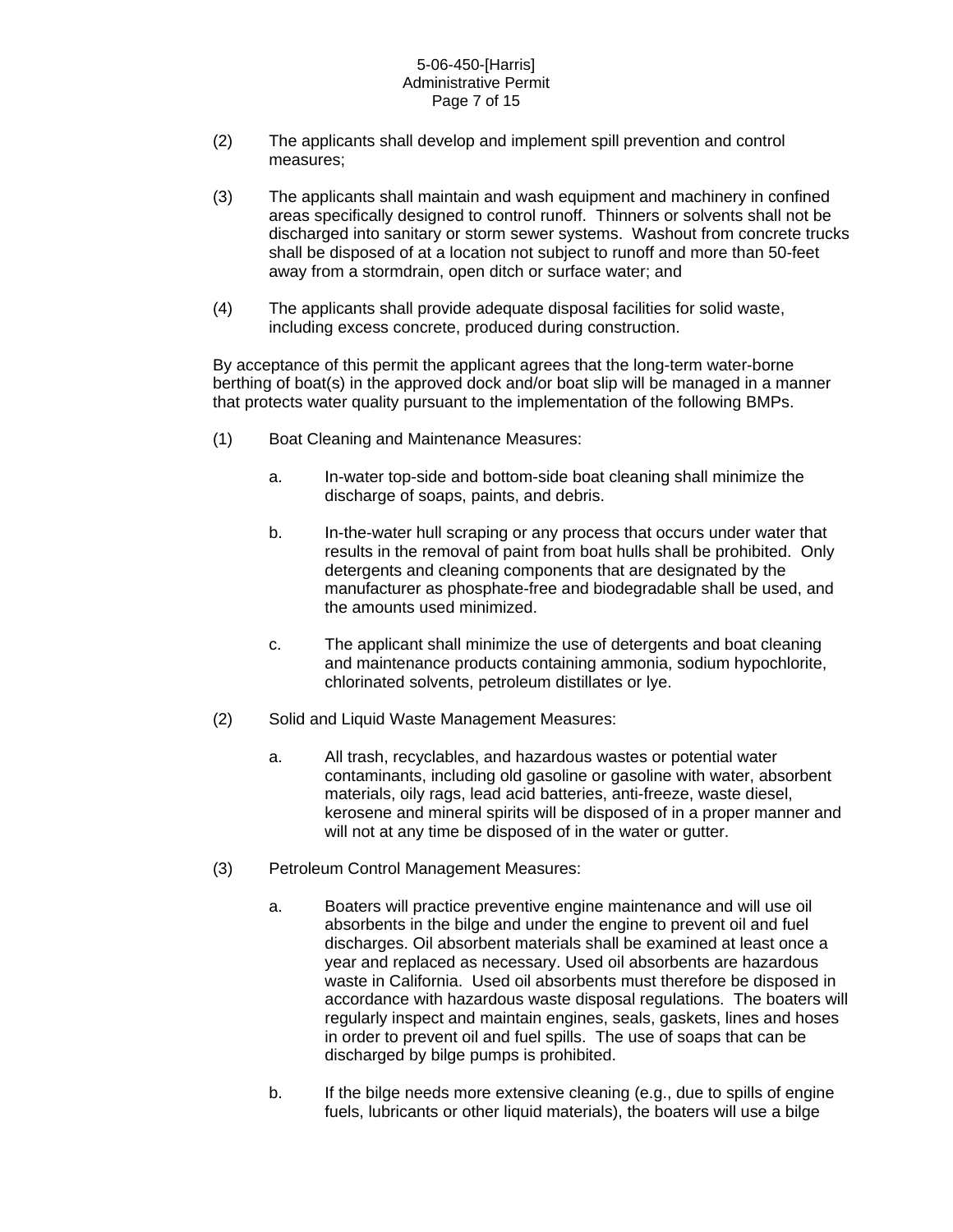#### 5-06-450-[Harris] Administrative Permit Page 8 of 15

pump-out facility or steam cleaning services that recover and properly dispose or recycle all contaminated liquids.

c. Bilge cleaners which contain detergents or emulsifiers will not be used for bilge cleaning since they may be discharged to surface waters by the bilge pumps.

# **2. EELGRASS SURVEYS(S)**

- **A. Pre Construction Eelgrass Survey**. A valid pre-construction eelgrass (Zostera marina) survey shall be completed during the period of active growth of eelgrass (typically March through October). The pre-construction survey shall be completed prior to the beginning of construction and shall be valid until the next period of active growth. The survey shall be prepared in full compliance with the "Southern California Eelgrass Mitigation Policy" Revision 8 (except as modified by this special condition) adopted by the National Marine Fisheries Service and shall be prepared in consultation with the California Department of Fish and Game. The applicant shall submit the eelgrass survey for the review and approval of the Executive Director within five (5) business days of completion of each eelgrass survey and in any event no later than fifteen (15) business days prior to commencement of any development. If the eelgrass survey identifies any eelgrass within the project area which would be impacted by the proposed project, the development shall require an amendment to this permit from the Coastal Commission or a new coastal development permit.
- **B. Post Construction Eelgrass Survey**. If any eelgrass is identified in the project area by the survey required in subsection A of this condition above, within one month after the conclusion of construction, the applicant shall survey the project site to determine if any eelgrass was adversely impacted. The survey shall be prepared in full compliance with the "Southern California Eelgrass Mitigation Policy" Revision 8 (except as modified by this special condition) adopted by the National Marine Fisheries Service and shall be prepared in consultation with the California Department of Fish and Game. The applicant shall submit the post-construction eelgrass survey for the review and approval of the Executive Director within thirty (30) days after completion of the survey. If any eelgrass has been impacted, the applicant shall replace the impacted eelgrass at a minimum 1.2:1 ratio on-site, or at another location, in accordance with the Southern California Eelgrass Mitigation Policy. All impacts to eelgrass habitat shall be mitigated at a minimum ratio of 1.2:1 (mitigation:impact). The exceptions to the required 1.2:1 mitigation ratio found within SCEMP shall not apply. Implementation of mitigation shall require an amendment to this permit or a new coastal development permit unless the Executive Director determines that no amendment or new permit is required.

# **3. PRE-CONSTRUCTION** *CAULERPA TAXIFOLIA* **SURVEY**

- **A.** Not earlier than 90 days nor later than 30 days prior to commencement or re-commencement of any development authorized under this coastal development permit (the "project"), the applicant shall undertake a survey of the project area and a buffer area at least 10 meters beyond the project area to determine the presence of the invasive alga *Caulerpa taxifolia*. The survey shall include a visual examination of the substrate.
- **B.** The survey protocol shall be prepared in consultation with the Regional Water Quality Control Board, the California Department of Fish and Game, and the National Marine Fisheries Service.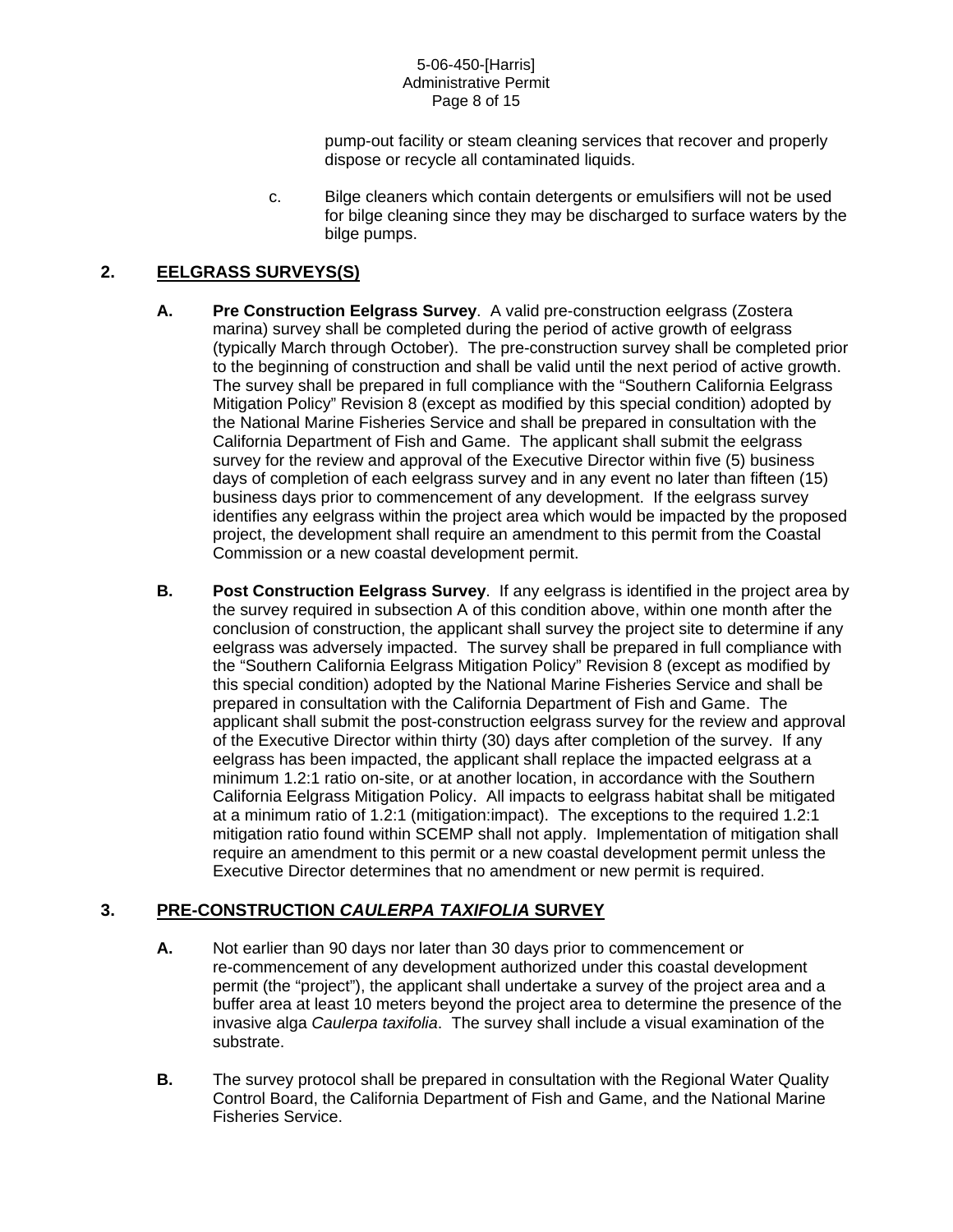- **C.** Within five (5) business days of completion of the survey, the applicant shall submit the survey:
	- (1) for the review and approval of the Executive Director; and
	- (2) to the Surveillance Subcommittee of the Southern California Caulerpa Action Team (SCCAT). The SCCAT Surveillance Subcommittee may be contacted through William Paznokas, California Department of Fish & Game (858/467-4218) or Robert Hoffman, National Marine Fisheries Service (562/980-4043).
- **D.** If *Caulerpa taxifolia* is found within the project or buffer areas, the applicant shall not proceed with the project until 1) the applicant provides evidence to the Executive Director that all *C. taxifolia* discovered within the project and buffer area has been eliminated in a manner that complies with all applicable governmental approval requirements, including but not limited to those of the California Coastal Act, or 2) the applicant has revised the project to avoid any contact with *C. taxifolia*. No revisions to the project shall occur without a Coastal Commission approved amendment to this coastal development permit unless the Executive Director determines that no amendment is legally required.

## **4. DRAINAGE AND RUN-OFF CONTROL PLAN**

The applicant shall conform with the drainage and run-off control plan received on February 7, 2007 showing roof drainage and runoff from all impervious areas directed to permeable areas. Vegetated landscaped areas shall only consist of native plants or non-native drought tolerant plants, which are non-invasive. No plant species listed as problematic and/or invasive by the California Native Plant Society, the California Invasive Plant Council, or as may be identified from time to time by the State of California shall be employed or allowed to naturalize or persist on the site. No plant species listed as a 'noxious weed' by the State of California or the U.S. Federal Government shall be utilized within the property. Any proposed changes to the approved plan shall be reported to the Executive Director. No changes to the approved plan shall occur without a Commission amendment to this coastal development permit unless the Executive Director determines that no amendment is required.

## **ACKNOWLEDGMENT OF PERMIT RECEIPT/ACCEPTANCE OF CONTENTS:**

I/We acknowledge that I/we have received a copy of this permit and have accepted its contents including all conditions.

\_\_\_\_\_\_\_\_\_\_\_\_\_\_\_\_\_\_\_\_\_\_\_\_\_\_\_\_ \_\_\_\_\_\_\_\_\_\_\_\_\_\_\_\_\_\_\_\_\_\_ Applicant's Signature Date of Signing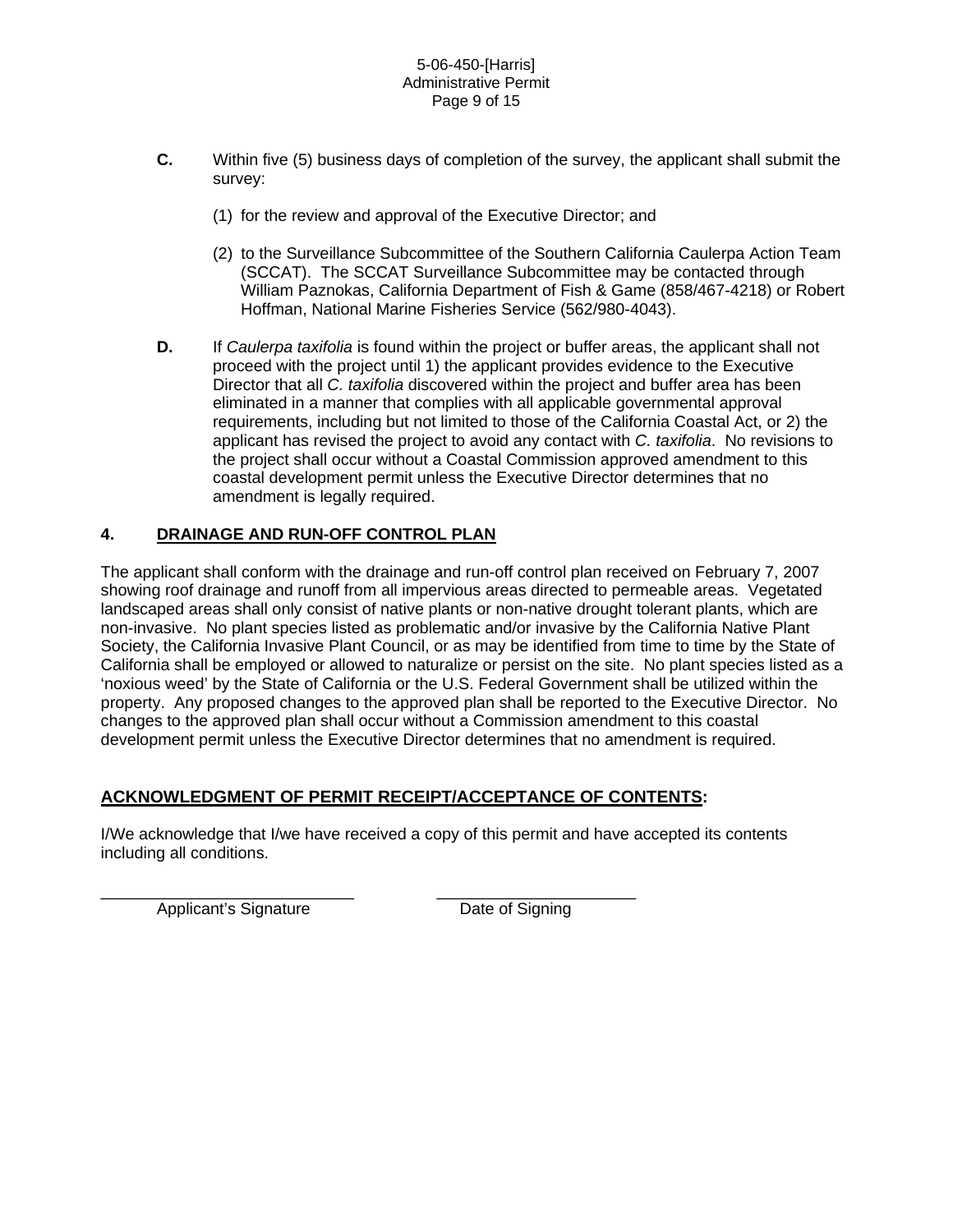

 $\sim$   $\sim$  $\sim$   $\sim$   $\sim$  $\overline{\phantom{a}}$  $\omega$  .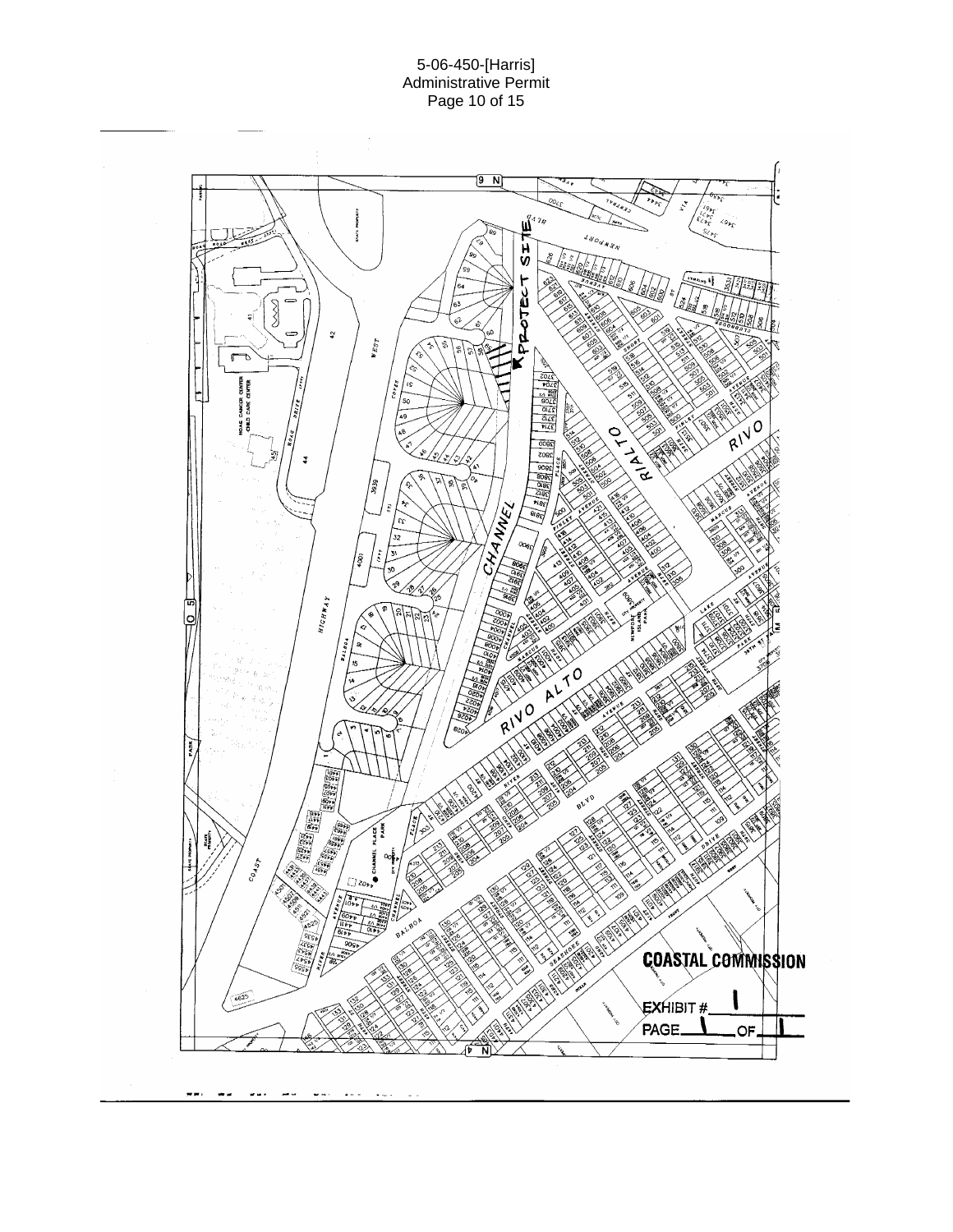#### 5-06-450-[Harris] Administrative Permit Page 11 of 15

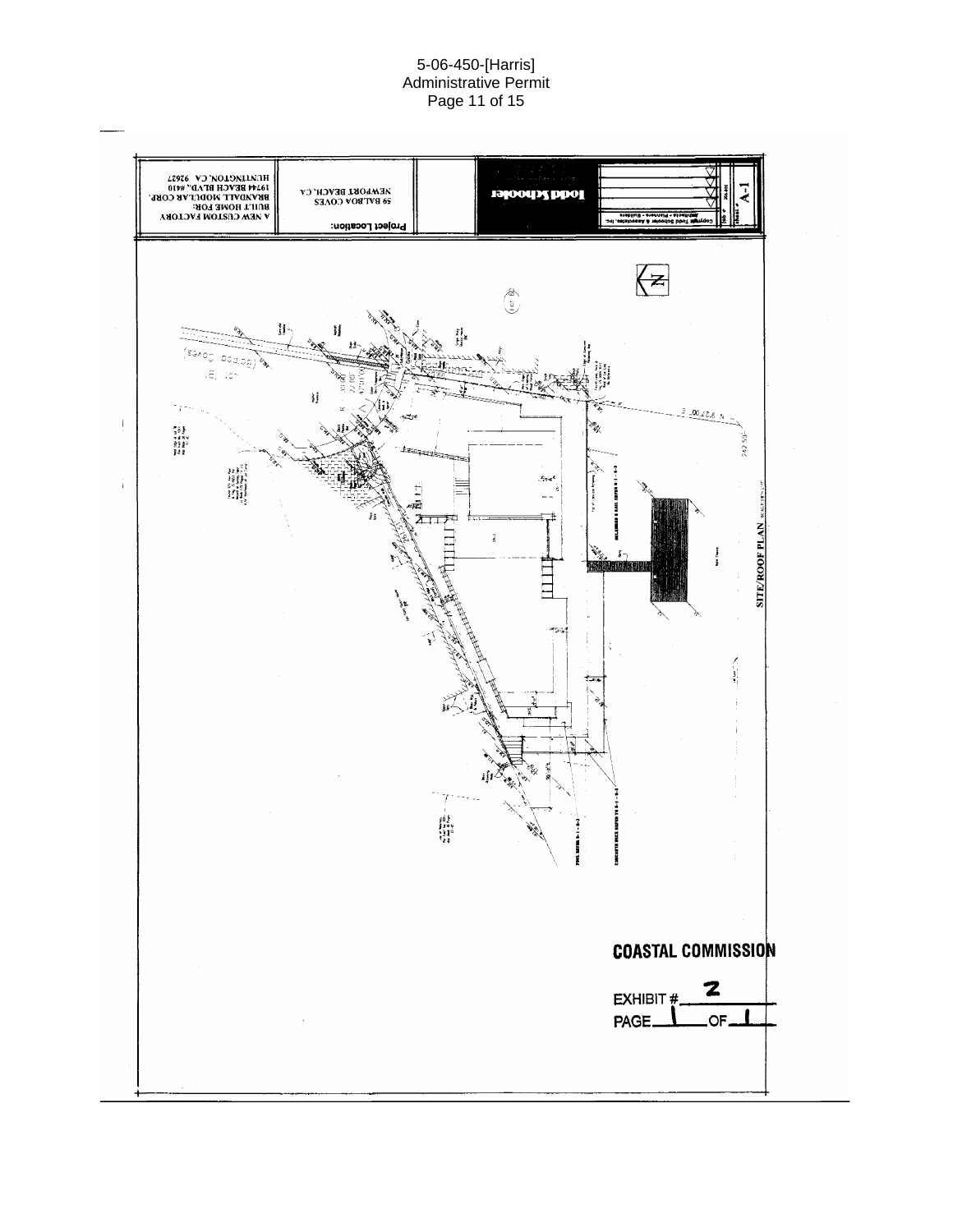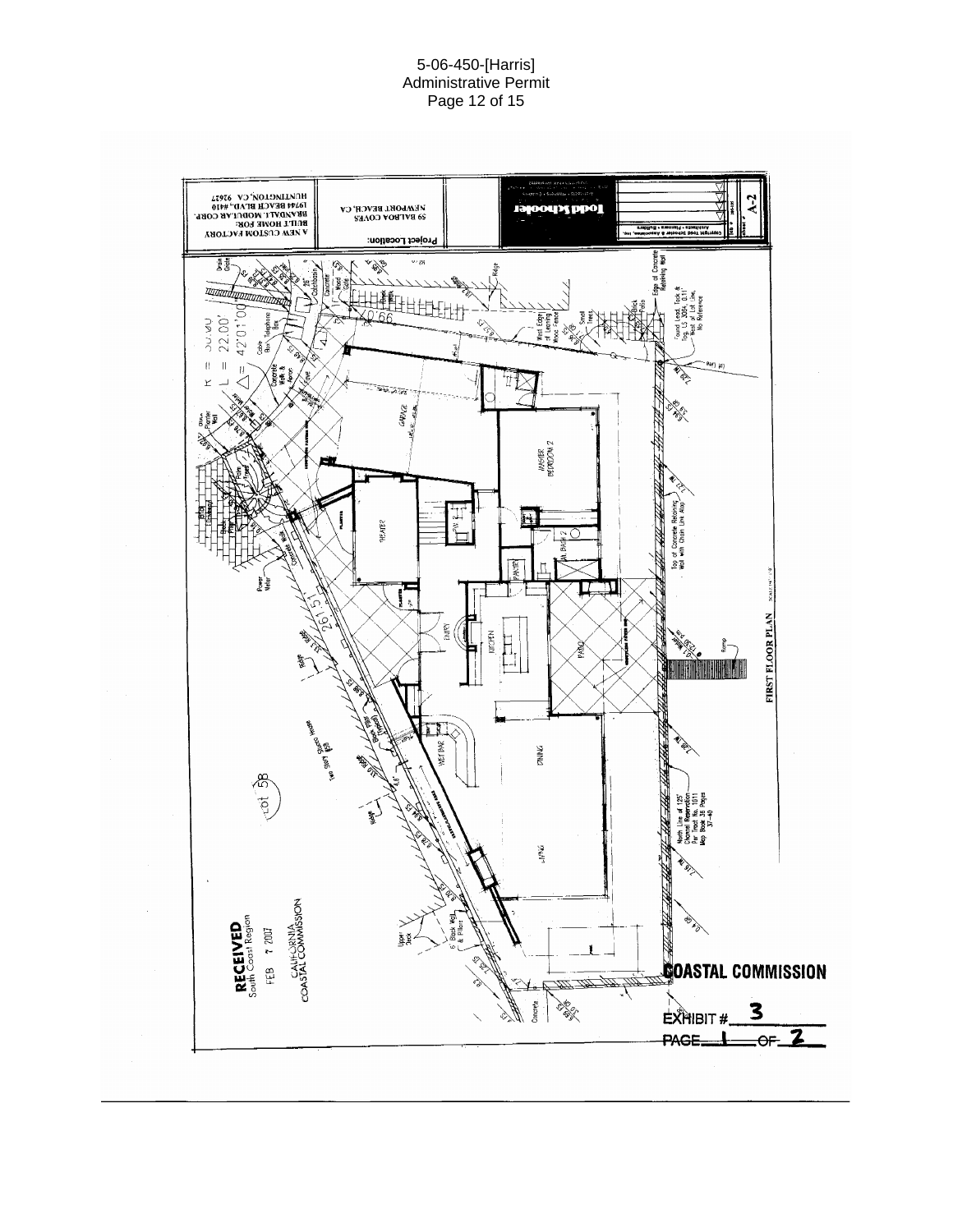#### 5-06-450-[Harris] Administrative Permit Page 13 of 15

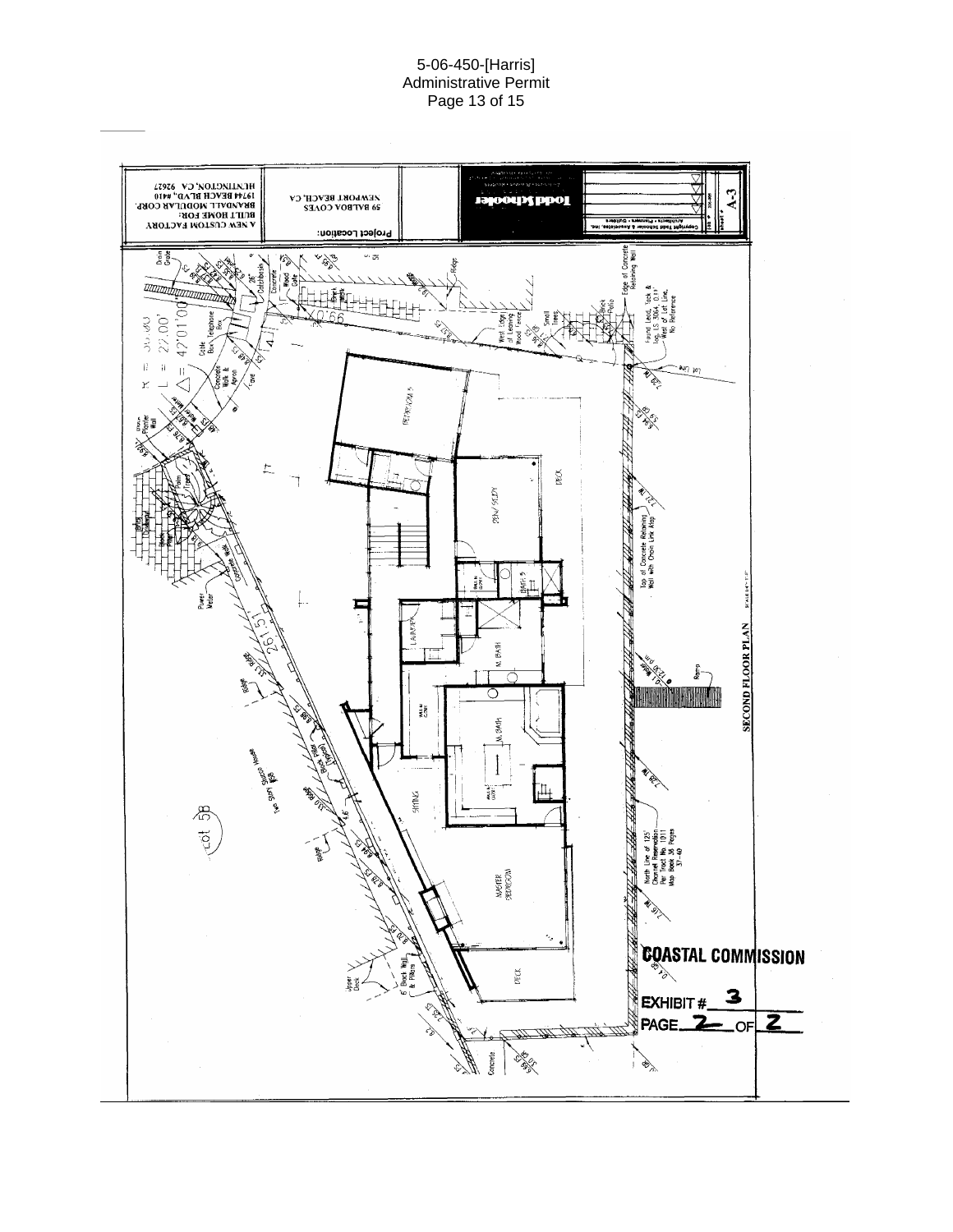#### 5-06-450-[Harris] Administrative Permit Page 14 of 15